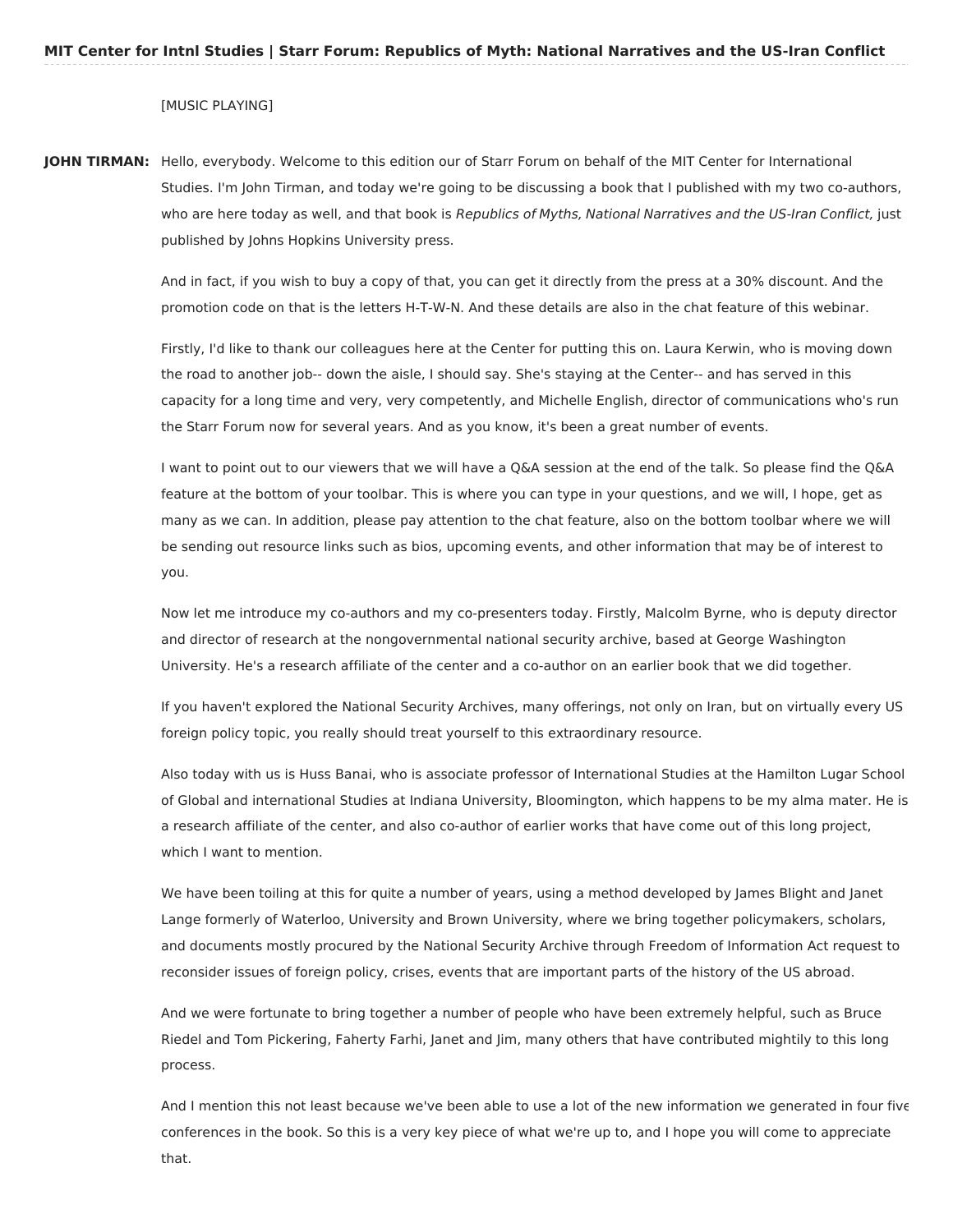So let me begin. And we're going to go through a few of the key aspects of the book in our presentation. It's a reinterpretation, really, of the US-Iran relationship, and it relies mainly on the idea of the powerful influence of national narratives in US and Iranian policymaking and action over the years.

Narratives are stories about who we are as a nation, the legends, the myths, the tales, and some factual history that are conveyed through education, the news media, art and architecture, and other cultural institutions. There are powerful, often subtle ways of providing a sense of mission, duty, and political life.

All nations have narratives, and America and Iran each has very elaborate stories that are fundamental to the culture and politics. I won't go into the details of this because they are rather elaborate, but I want to say a few things about what these narratives consist of because it's fundamental to how we understand the confrontation that we have seen over the years-- now more than 40 years in its most acute phase-- between these two countries.

And the dominant narrative of Iran now has to do with Imam Husayn, the grandson of the prophet Muhammad who vied to lead Islam after Muhammad's death in the 7th century in the Christian era. He was murdered by rivals, and his martyrdom propelled Shia Islam, now mainly Iranian and provided a key story of noble sacrifice among other attributes and narrative warrens of foreign intrigue and betrayal.

A second strain of the Iranian national narratives draws on the belief that the Persian nation has been violated repeatedly by foreigners, hundreds of years of rule by Arabs or Turks, principally. This has led to a belief that Iran is actually Aryan, with genealogical links to Europe and a self-regard that demands global respect due to a people who trace their origins to Cyrus the Great 2,500 years ago.

These two narrative strains in Iran have co-existed uneasily. Of course, the Islamic Republic of Iran has promoted the so-called Karbala paradigm story of Husayn as the principal and most important narrative, but the fact is that many Iranians still hold on to the more secular version that was promoted, in fact, by the pre-revolutionary regime, the Pahlavi monarchy.

So they exist uneasily, but there are important commonalities. And the main one is this distrust, deep distrust of foreign influence in Iran. Now, as to the United States, the master narrative of America derives from the myth of the frontier. Puritans fostered a set of ideas in which their destiny was tied to the taming of the wilderness and reaping its bounty, all the while subduing the savages that inhabited the wilderness.

The frontier provided freedom and small league democracy, endless expansion, and the riches of that expansion, and along with it, endless wars to annihilate the savage Indians. When the continental frontier was settled by the end of the 19th century, political leaders like Theodore Roosevelt and Woodrow Wilson advocated for extending the frontier overseas to the Philippines and China, to Latin America and finally, to the Middle East.

You can see then that these two nations have conflicting narratives. America, expansionist at its core and indeed expansion, enabled by violence, and Iran deeply suspicious of foreign influence, demanding respect, and also relying on violence, the violence that its narrative entails.

And so here we are today, 43 years after the revolution in Iran, hostage taking and all that came with it. The one breakthrough, which we'll address in a little bit, seem to be with a nuclear accord completed in 2015. And yet it failed. It is failing. And even as we speak, we're considering what can revive the Joint Comprehensive Plan of Action, as it's formally known.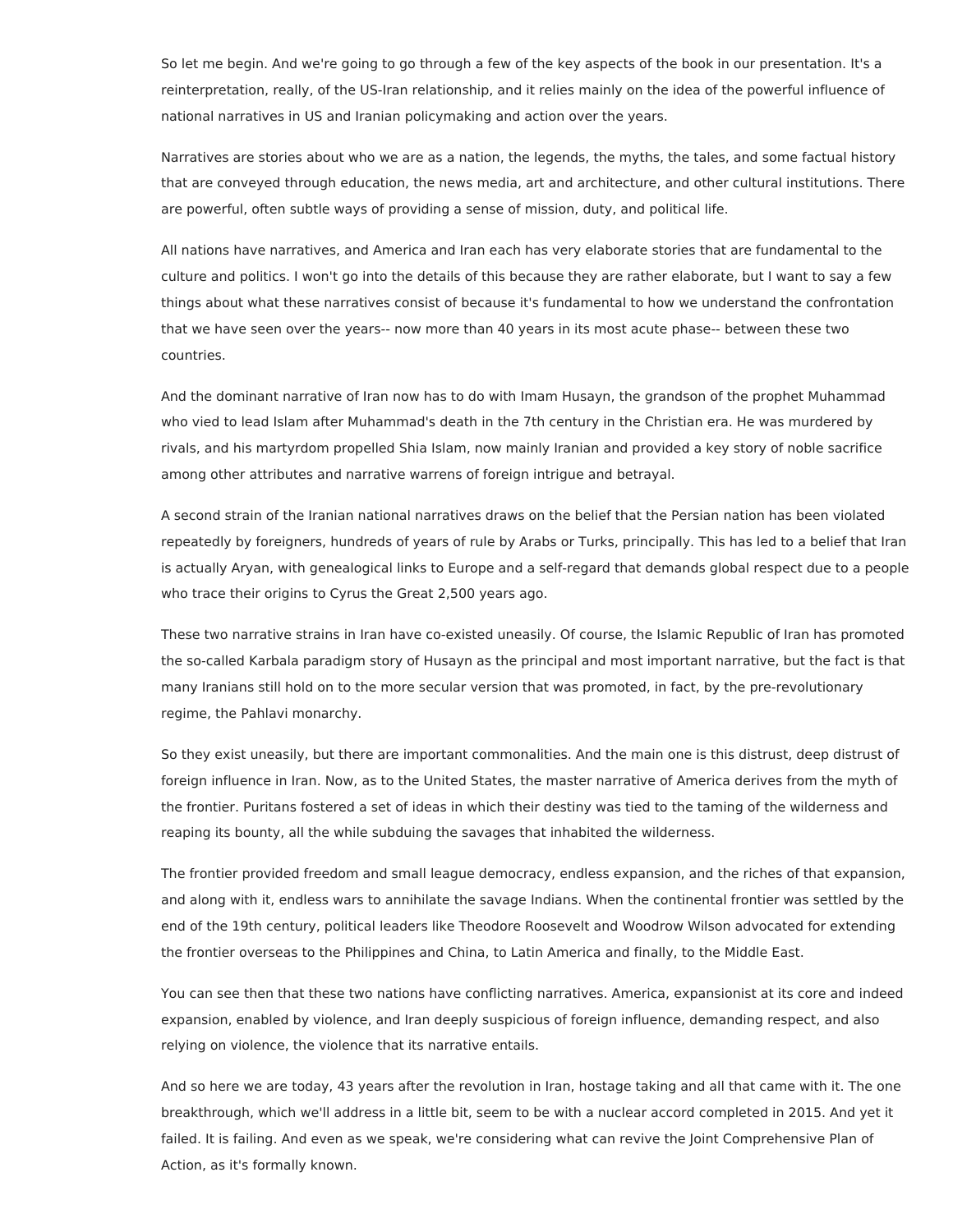And it's my belief, anyway, that the difficulty of getting back to that accord is due, at least in part, to the power of the narratives. The suspicion that comes with it, the sense of betrayal that comes with it, the belief that the other is either imperialistic or savages. All this negativity, all these obstacles are in part and the work of the national narratives that are embedded in our political culture and our popular culture.

And that's where we are today. And this is what we argue through the book, that the narratives have had this inimical effect on relations between the two countries. So with that, I'd like to turn it over to Malcolm Byrne to continue the discussion. Malcolm.

**MALCOLM BYRNE:** OK. Thank you, John. I hope everybody can hear me. Thank you to John and the Starr Forum for putting this together. We really appreciate it. And a big thank you to John and to Huss for this whole great experience that we've been on for many years now, exploring this extraordinary subject. It's been a blast, and it will continue. I have no doubt.

> I'm going to talk briefly about one of the main features of US relations with the Islamic Republic over the years, which has arisen again and again. And that's the subject of missed opportunities.

Missed opportunities are basically occasions when chances appear to make improvements in the relationship, which we know that both sides have wanted by and large over the years, or they're chances to lower tensions or just to realize some kind of objective that is in each side's interest, but that ends up, for one reason or another, being dashed.

What is important to keep in mind when you're trying to make an academic study out of this kind of hypothetical issue is that these opportunities, these chances have to be generally realistic. They have to be achievable. They have to involve a decision or an action that a leader or a government might plausibly have taken.

So for instance, preventing the Iranian revolution or 9/11 would not count as a realistic objective or a missed opportunity, but failing to adhere to the JCPOA would count as a missed opportunity.

In fact, this approach was of such interest to us, and it seemed like such a great way to look at issues that it essentially was our main focus at the start of this project many years ago.

And it was one of the organizing themes that we had for putting together a series of what are called critical oral history conferences that involve American, Iranian, European veterans of the Iran issue sitting around a table and discussing what they tried to accomplish, what they were after, why things didn't work out, and so on. They're just fascinating discussions, and we have records of those available.

We conducted conferences specifically on the Iran-Iraq war. We had to on the Khatami period of reform, and we had one on that George W. Bush presidency, especially looking at Afghanistan, Iraq, and the nuclear portfolio.

The more we looked into this concept and studied the history and the dynamics of the relationship, it became clear that those missed windows, in many cases, had a connection to the more fundamental idea of national narratives, that they could often be explained by the impact of those belief systems that both sides held so closely.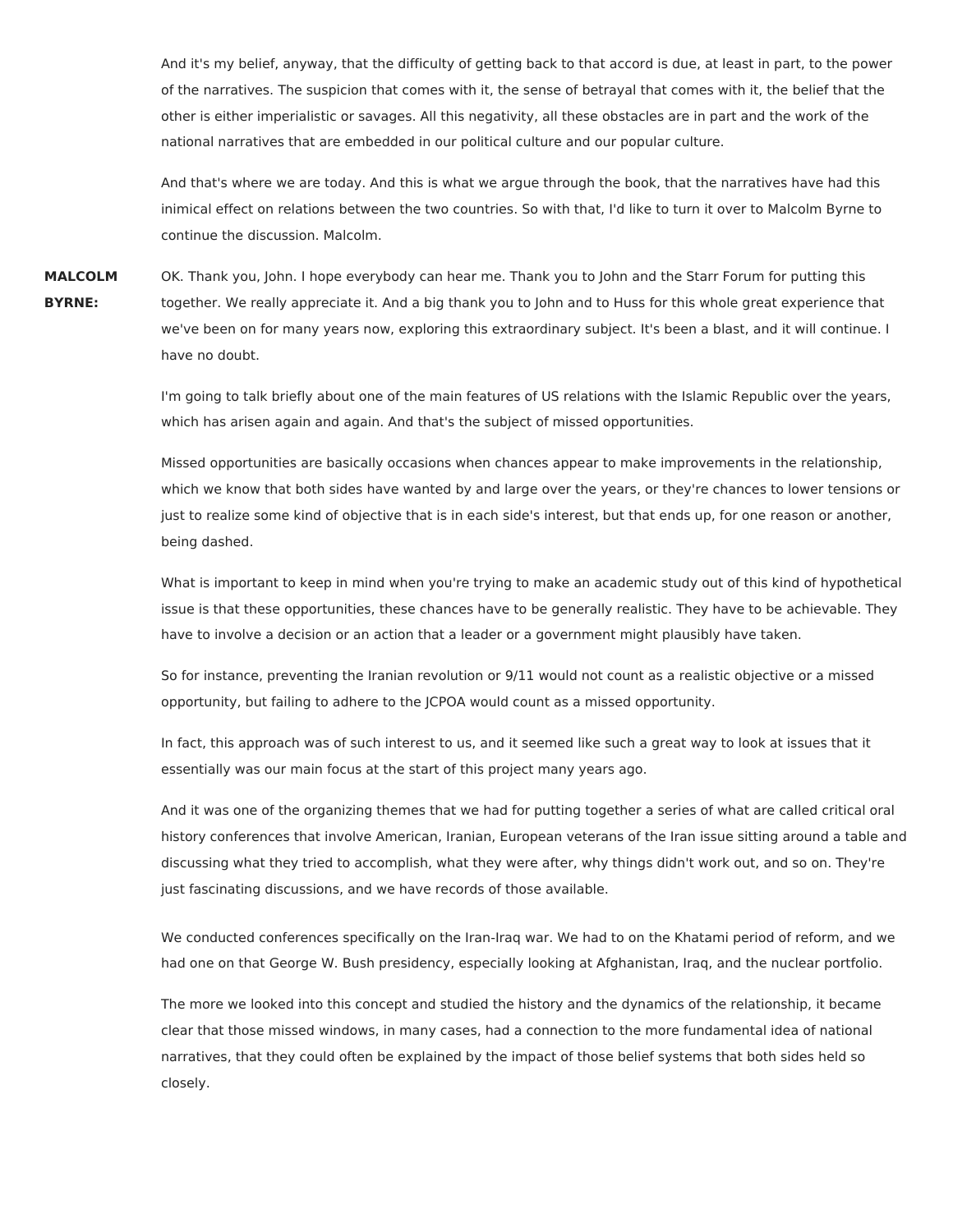So let me just give a couple of examples of missed opportunities, of which there are many. One that we focus on is the period of George H.W. Bush's presidency, particularly at the start and the budding set of interactions that Bush initiated with Akbar Hashemi Rafsanjani in 1989 that involved trying to get the hostages remaining in Lebanon released and so on.

Related to that missed opportunity was Rafsanjani's whole initiative on his own to try to create an opening to the West using Germany as the fulcrum in the 1990s, which was a decade-long attempt that US officials essentially completely missed or dismissed.

Another example would be the post 9/11 period when there were lots of discussions and back channels in place, dealing with things like the reconstruction of Afghanistan and deconfliction in Iraq and Afghanistan that I'm going to talk a little bit more about later on.

A third example would be the 2003 fax that came in, the famous fax presenting a so-called grand bargain from Tehran that also got completely shoved aside. And finally, I would just to keep everybody on their toes. I would put Iran-Contra on the list of missed opportunities. And I'm happy to talk about that in any detail if anybody is interested.

So the next question, the one that we deal with in the book, is why were these chances missed. And let me just list a few broad reasons here. At the top of the list, I would put the fundamental ignorance that has characterized both sides' relations with the other.

We had a senior state department official under the Clinton administration at one of our conferences who acknowledged, frankly, that Iran's decision making process was a black box to them. And this was what they were supposed to be specialists in.

On the Iranian side, we also had some discussions and minor revelations from the Iranian side about the extraordinary notion that the decision by Iran to stop focusing on American targets of terrorism or assassination, even in the early 1990s and switch to Europe and other target areas, that that would somehow be seen as acceptable to the US because it wasn't Americans being targeted anymore, just extraordinary.

Related to that idea, I would add bias of different types cultural, bias in particular. And then we always have the factor of domestic politics. This is a constant obstacle that is inextricable from Foreign Affairs, as we all know, and it is just, as one example, one of the main reasons why George W. Bush's inaugural statement that goodwill begets goodwill ended up falling flat. I also list JCPOA as another obvious example of the role of domestic politics.

Lack of political will is another key element in my mind, the unwillingness to take risks or even to explore possibilities with an adversary, a pariah state like Iran. And very important, I think, on different levels is the lack of formal communications channels. We don't have relations. That has been an incredible hindrance.

During Iran-Contra, as one example of where this was a problem, we were relying on people like Manchego Bonhoeffer. Private self-interested intermediaries was just the kiss of death for anyone, and there were people involved in that operation who were interested in longer-term relations on both sides.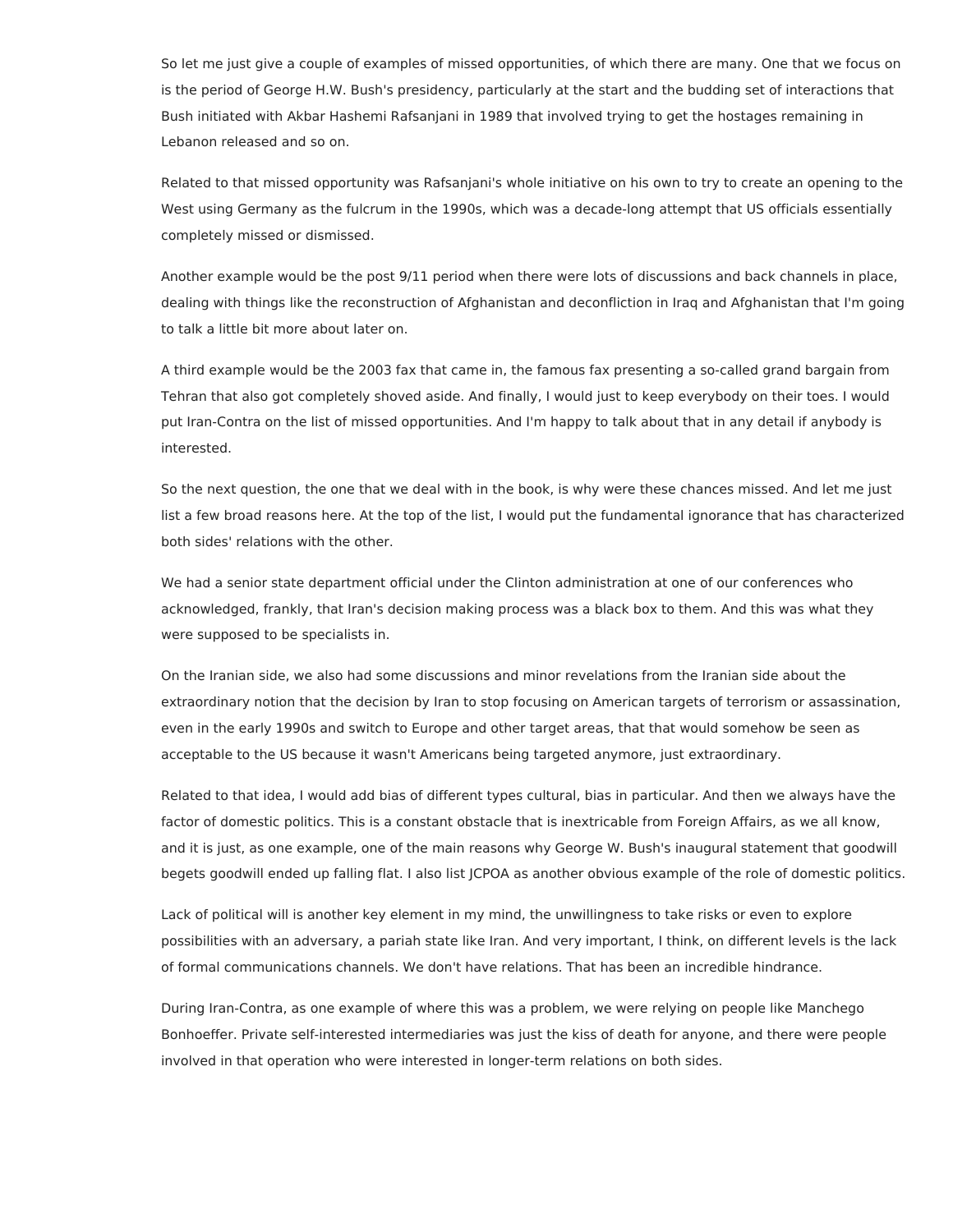And another example of where this was a problem was in the post 9/11 period, where you had the Six plus two talks and even track two opportunities that had really significant potential, but were basically just too easy to wipe off the books when the likes of Dick Cheney and Donald Rumsfeld decided that they wanted nothing more to do with the Islamic Republic. So those are a few of the factors that can come into play.

And then now just to come back to the original point we argue in the book that each of these reasons-- and there are several others-- each of them can in turn be traced back to underlying attitudes and assumptions that are the byproducts of national narratives. So let me list just a few of those right here.

One of them is-- probably the most important-- would be the persistence of a sense of abiding distrust of the intentions of the other side. Another would be the tendency to make assumptions about the irrationality of the actors that you are forced to deal with.

Another would be seeing the other side, the adversary, in the Iranian case, looking at the United States in particular as irretrievably imperialistic and hegemonic with no possibility of reversing that trend or it was just seeing them as plain cruel or evil. And both sides have that tendency.

Then there is the notion that, again, both sides share the tendency to have a moral aversion against dealing with an enemy like Iran or like the United States. And we have plenty of examples of that kind of thinking.

And lastly, I would just put in basically the fear and loathing of being accused of appeasement. And that is something that we're going to face as the new round of JCPOA, whatever form it takes, if it even gets to that point, it's going to meet that big domestic barrier in both countries.

So it's not always down to narratives. There are a lot of factors that can be involved, but a lot of the time it is. And what I've just gone through are some of the beliefs and conceptions that you see coming up over and over again over the course of the last 40 years.

And in some ways, these are at the core of the problem that the two governments have faced with each other. And what makes them even trickier to deal with is that they do not fit neatly into any of the main theories of international relations that are out there, and that is the topic that my friend Huss is going to talk about next. Thank you.

**HUSSEIN BANAI:** Thank you, Malcolm. I hope everyone can hear me. Let me also begin by thanking the Center for National Studies and the Starr Forum and especially Laura Kerwin and Michelle English for their help in arranging this talk.

> And a special thanks to John Tirman for organizing this book launch at MIT, which I think is the most appropriate place to launch this project in this way since it was there where the germs of this particular framing of US-Iran relations really came together over a series of meetings that John arranged.

> I also want to acknowledge Malcolm and John as co-authors in this project. I have been very much a junior partner in this critical oral history project from the beginning when I was a when I joined up under the auspices tutelage mentorship of Jim Blight and Janet Lange, who invited me to meet John and Malcolm for the first time on Lake Como in Bellagio of all places, which is not too shabby for a destitute graduate student to get launched on his academic career.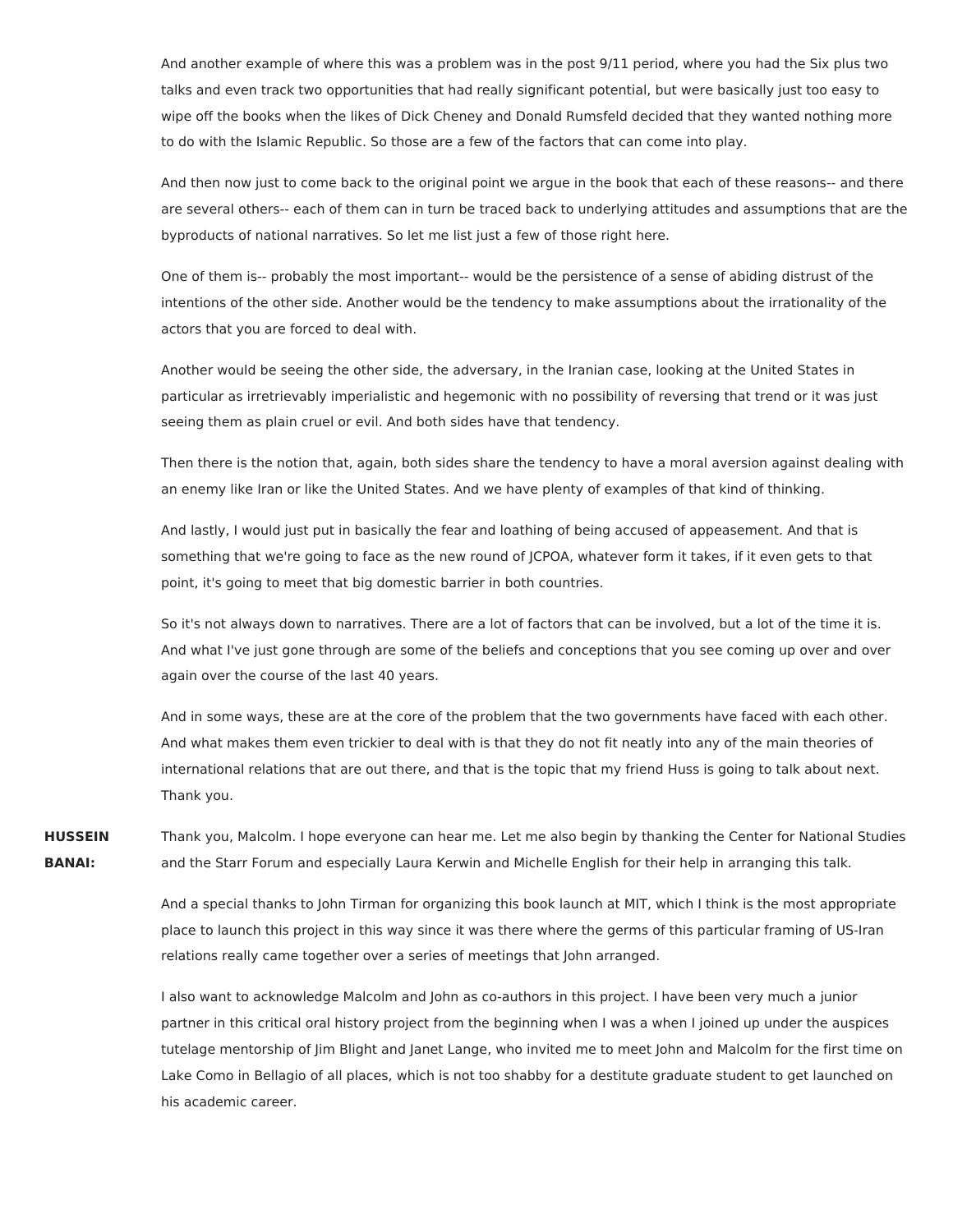And it's been a very blessed-- if I could use that religious language-- experience over the course of the last 15 years and a special honor for me to have been part of these projects. So thanks to both of them for being so central to my own academic and intellectual growth through this project.

As Malcolm said, I want to say a few words about how our framing of the narrative fits within existing explanations of their relationship, how it differs from some of the more dominant lenses through which scholars of international relations of US-Iran relations in particular have looked at this relationship, which is a major reason why we decided to really highlight and advance this narrative frame above those existing frames.

The first thing I want to say is that narratives, as John eloquently explained, cut across a multiplicity of factors that usually account for state behavior. The material factors, and there's a big disparity in US-Iran relations.

The United States is overwhelmingly the most powerful side of this relationship. Iran is militarily, strategically out maneuvered and outweighed by the United States on the global stage, not to mention also the subject position of the Islamic Republic as a revolutionary regime that comes to power on the heels of some of the most-- if I'm being generous-- iconoclastic imagery in late 20th century that the world had not seen before. Hostage crisis, the seizure of US embassy, the open brazen contravention of diplomatic norms and international law in hostage taking.

But also on the reverse side of this, being a victim of an aggressor state next door, Saddam Hussein's Iraq, which the United States, as we outline in the book, as we have in previous projects, did its utmost to ensure it weakened not only the Islamic Republic as a particular regime, but Iran's national interests and position in regional politics over time.

The narratives, in other words, that are born out of this specific relationship in this point in time are uniquely mutated derivative versions of those master narratives that John outlined and that we see continually evolve with different presidents, after different crises, but also after missed opportunities and breakthroughs in the relationship.

And as we took a measure of this relationship from the late period of the Carter administration all the way to the end of the Trump administration and the beginning of the Biden term, it's very clear to us that narrative that each government, each set of elites that are key players in maintaining this relationship has curated over time plays an enormously powerful role in conducting all sorts of direct, indirect, proxy relations between these two countries.

And here, when we look at it from this perspective, it's not that narratives are primarily about ideas or that they're primarily born out of particular events. They are a hybrid of all of those factors.

So it's very clear, as Malcolm and John laid out, that the national interests of each country-- and I say in the case of the Islamic Republic-- the interests of the regime itself, which is survival above and beyond anything else, above and beyond Iran's national interests as a country even. That those interests absolutely get channeled through these narratives, the narratives of martyrdom, of victimhood linked to the Karbala myth that John outlined for instance.

Weave in these events and specific subjectivities that Iran or the Islamic Republic is positioned in into either alibis for why it is that they're not responsible for particular actions or why they have been put or cornered into the positions they find themselves and by necessity act in this way.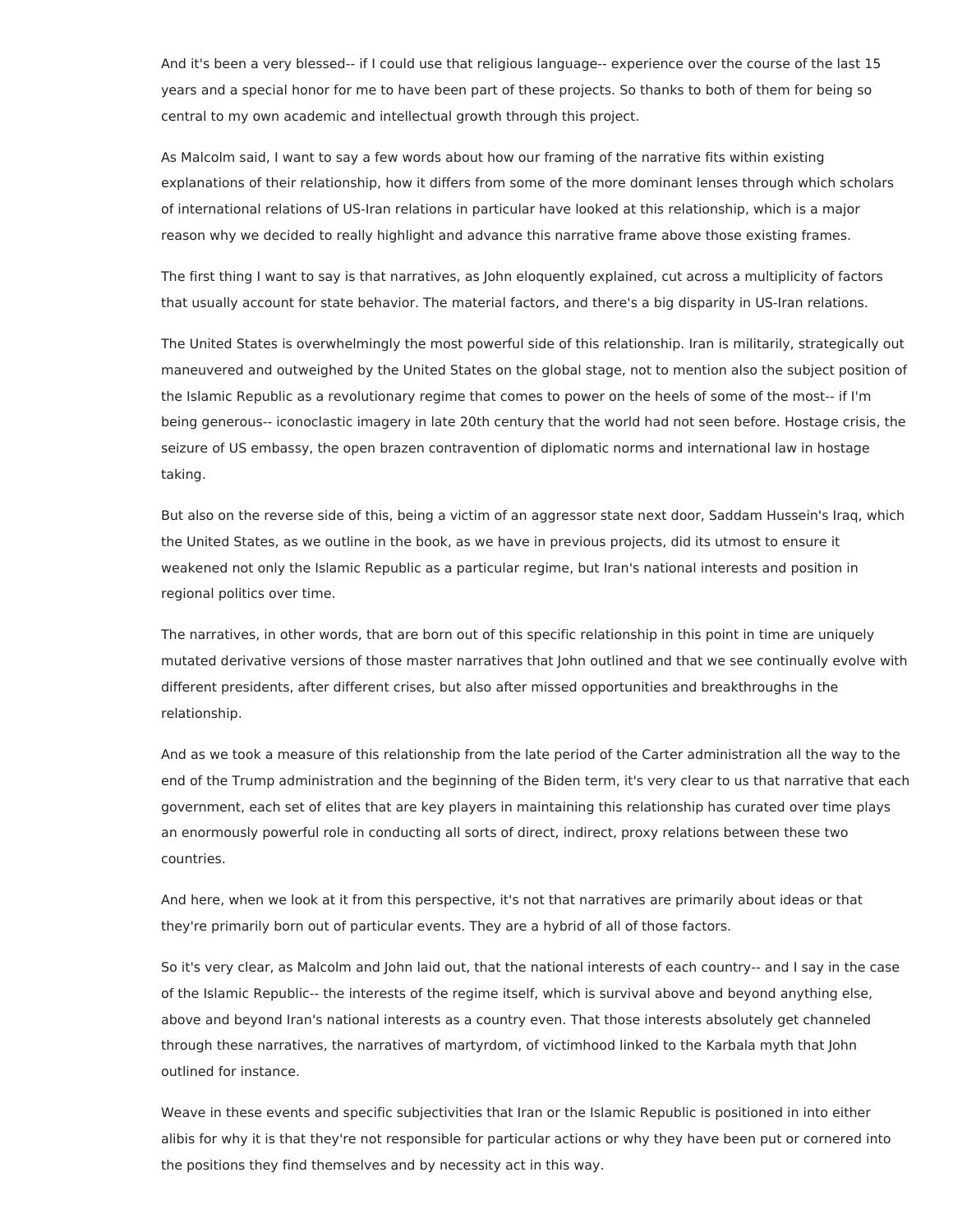And in the case of the United States, similarly, the hostage taking, Iran's support for terrorist groups and organizations across the Middle East, the fact that the Islamic Republic is very vociferous in its wish that the state of Israel is disappeared from the map of the Middle East, et cetera confirmed to the United States that this is a pariah outlaw regime that has to be tamed.

This is a frontier for the United States that is very much deserving of the kind of liberal international order that- obviously, the aftermath of the Iraq and Afghanistan campaigns has been in great dispute. And as a result, very much to the advantage of the ascendance of Iran's regional position at the expense of that narrative.

So it's not that national interests, which is a central pillar of realist theory for instance, in which states behave the way they do are invalidated by us highlighting the role of narrative. We merely show how narratives oftentimes undermine what is very much in the national interest of a particular country, precisely because they have become a badge of identity that the elites find it very difficult or disadvantageous to them to dispense with.

And that then puts in motion a self-fulfilling prophecy. The actions that follow those narratives tend to be taken in order to support a particular grievance borne out of that narrative that was spun after the previous event, et cetera. And we'll highlight some of these narratives in the next segment.

What I also want to highlight here is that what we are presenting here is very different from the kind of Huntingtonian clash of civilizations framing that very much projects onto not just nations, but regions, groupings of states, a civilizational identity that determines their perspective toward the world.

We don't make any such argument. We also don't want to essentialize Iranians or even particularly Iranian leaders as being driven by a civilizational, ideational framework that somehow guides their action independent of their decision making.

Rather what we're pointing out here is that precisely by looking at missed opportunities and breakthroughs in the relationship, what we discover is that narratives, when they are self-serving, when they are very much useful to elites for supporting their particular position, their interests, sometimes their material interests, their power hierarchies play a significant role as alibis for the kinds of actions that are, in fact, contrary to the stated interests by those leaders or the material interests of that country in that particular time.

Also we think the variation in the relationship. Since 1979 all the way to today demonstrates a pattern that shows that there are, in fact, coalitions, specific elites that are constantly trying to undo some of these narratives at crucial times in order to ensure the long-term interests of their respective countries and are either successful for a very short period of time-- I suppose in the case of the Obama administration, but I'll talk about in just a little bit, or in the case of the Khatami administration in the late 1990s, for instance-- but that eventually are undone because the balance of power of elites and coalitional politics domestically and in terms of third-party countries that support particular narratives outweighs those individual initiatives.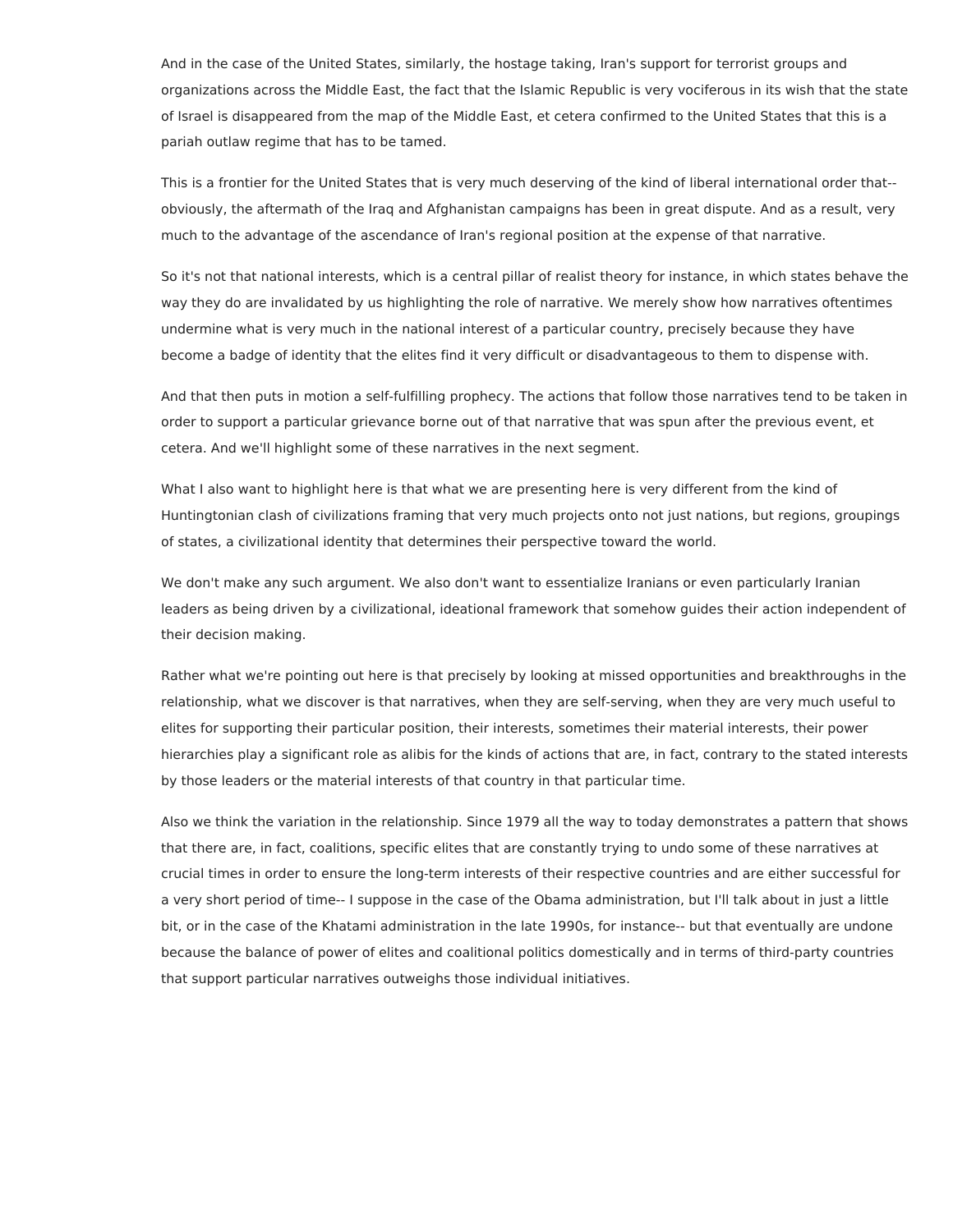So there's a great deal of dynamism. By no means do we superimpose cultural identity, much less civilizational identity, on particular on these two states or even political actors. But in our interactions in the many conferences that we've held, in the debriefing we've done with former officials, it's always been a constant that whenever there is a counterpoint or a set of alternatives that are articulated to what the particular principle is articulating as the justification for their behavior or their decision making at the time, we find that there's immediately a convenient alibi in the narrative, that those principals and policymakers who can point to and say, well, we can't trust them, the other side because of this kind of pattern of behavior, et cetera.

One last thing I'll say before moving on to specific instances of narrative. One other crucial thing I don't want the audience to take away from this kind of framing is this notion that we are somehow drawing a moral equivalence between these two regimes, these political systems. There are times in the relationship in which-- and we are evaluative in this way in the book-- where we absolutely point to the opportunism of elites, to the moral deficit and decision making of particular administrations and leaders. There is no both side-ism here in other respects.

And that's one of the crucial points of departure for us, in fact, in this project in that this is not a equal relationship in material terms, but more importantly, when it comes to the power of narrative, it is variable, highly variable in how narrative is deployed by specific leaders at different points in time.

And it's important for us to always contextualize and go to particular events and looked at missed opportunities and breakthroughs, and evaluate them respectively and not rest back on easy narratives and frameworks that somehow make the actions predetermined or unchanging. I'll leave it at that, and I believe we now turn highlighting specific instances of narrative.

**MALCOLM BYRNE:** Let me just list three. We each did separate chapters, and we covered different periods of time and different issues. And so in my chapters, I looked at, first of all, the period basically from Mosaddegh to Khomeini, so the lead up to the revolution and incorporating that big original sin of 1953. That was one chapter.

> And then I looked at the Iran-Iraq war. I looked at the Clinton-Khatami relationship and then the Bush 43-Khatami relationship. So I'll just pick one example of an event, an issue in each of those three post-revolution chapters.

So the first would be the Iran-Iraq war itself, which is interesting as both a product and a generator of national narratives or encourager, abettor of national narratives.

For example, it was simply assumed by the Iranian leadership that the United States Jimmy Carter's administration had given Saddam Hussein a green light to invade when every piece of paper that I found in the record shows that there may have been a couple of people like Brzezinski or conceivably Kissinger who wanted both sides to lose. Jimmy Carter had other concerns, the lives of the hostages, the free flow of oil, stability in the region, and so on. So this was just an assumption, one of many on the Iranian side about American perfidy.

Another instance during the war was that cemented American horror and distaste for Islamic Republic methods was the willingness of the regime to use human wave attacks and children in waging the war.

For their part, the Iranians were equally horrified at the assistance that the West provided to Saddam's forces in terms of chemical weapons, either wittingly or unwittingly providing chemical precursors, targeting information, what have you, topped possibly only by the shooting down of the Iran Airbus in July '88. That is one of the moments that still rests very uneasily with many Iranians in terms of building a picture of American and Western cruelty, if you will and evil intentions.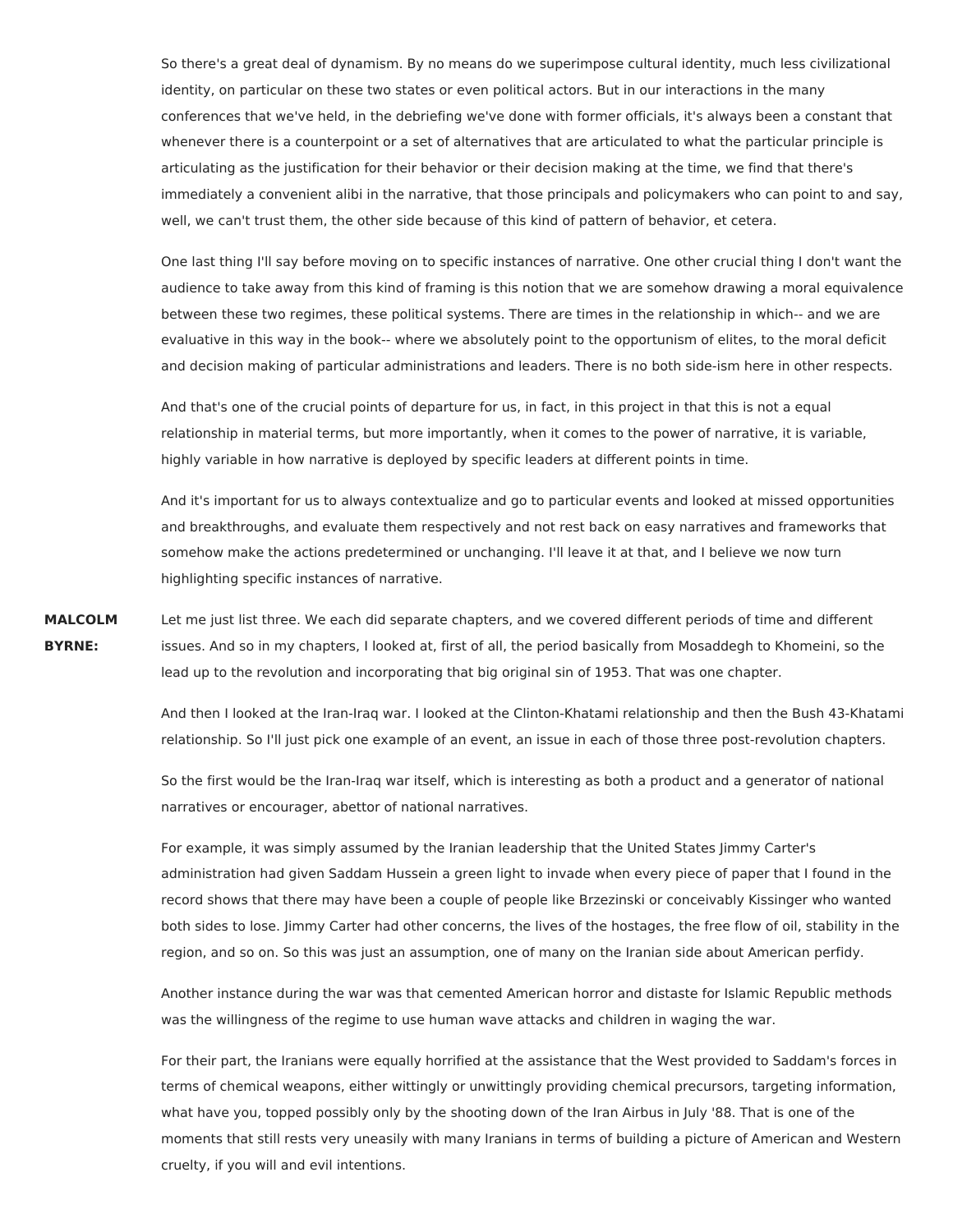In the Clinton period, the event that stands out the most is the Khobar towers bombing in June 1996. And the byproduct of that that I want to just draw attention to was the letter that President Clinton wrote to President Khatami, hoping to open up a new era in the relationship with this new reform-oriented administration in Tehran.

And yet what it turned out to be, this, letter was not just a pure offering of goodwill, but essentially a litany of charges leveled directly at senior members of the Iranian leadership, including the Revolutionary Guard. This message was just completely messed up.

It was bungled because of the intrusion of domestic politics, the pressure on Clinton and his aides to show toughness, to show a rejection of Iran's terrorist methods, which by itself is hard to criticize, but the medium became very muddled. And the message that was delivered was just the opposite of the one that Clinton had initially intended.

So it's an instance of a combination of both domestic political pressure and Clinton's own aversion to the actions that the Iranians were believed to have taken by the evidence that they had available to them, and it resulted in a complete backfiring. The Iranian response was livid, and it basically was the last hurrah for the Clinton administration.

Then my last example is from Clinton's successor, George W. Bush. In the aftermath of 9/11, as more and more people, I think, are aware, there actually was quite a bit of an opportunity for both sides to cooperate in places like Afghanistan and even Iraq.

And at the Bonn conference in December of 2001, we have the best example of open cooperation between Mohammad Javad Zarif representing Iran and Jim Dobbins, the American diplomat, representing the United States at these talks on the reconstruction of Afghanistan, where Dobbins has written widely about Zarif's incredibly helpful and insightful contributions to drafting of the Afghan Constitution and coming up with ideas to pave things over in that part of the world.

But his attempts, Dobbins attempts to bring that to the attention of senior Bush administration officials in meetings at the White House and elsewhere fell completely flat because they went directly against the aversion that people like Dick Cheney and Don Rumsfeld had for dealing with the Iranians.

And President Bush himself thought for a long time that it was almost immoral to deal with these people, whence the idea for the axis of evil and the subsequent shutting down of any possibility of further cooperation during that presidency. I'll pass it on to, I think, John.

**JOHN TIRMAN:** Actually, we're going to go back to Huss--

**MALCOLM BYRNE:** Oh sorry.

**JOHN TIRMAN:** --at this point try to keep it a little bit chronological. Go ahead, Huss.

**HUSSEIN BANAI:** Thanks. So actually my favorite case of narrative being crucial to the relationship turns out to be both a breakthrough case but also the exception that really proves the rule of the narrative trapping, the relationship, and that's the Obama administration.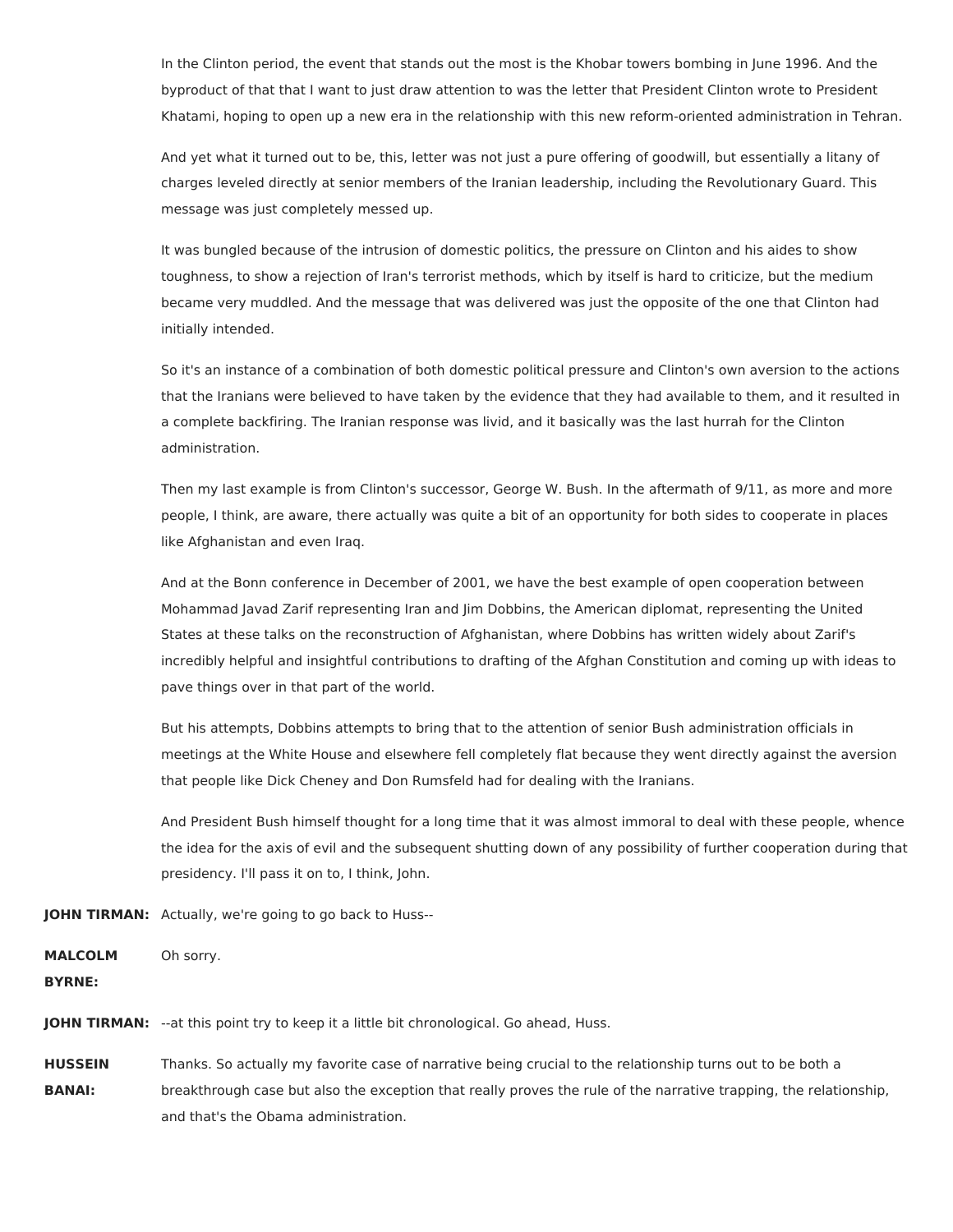I think we're all familiar with the way in which Barack Obama-- and I'll say his full name Barack Hussein Obama- bended the American narrative after his or by his election in 2008 and even prior to that and during the period of the Democratic primaries.

It's hard to imagine now so much has happened. But I'm old enough to remember how much the reason for candidate Obama's eventual success over the overwhelming favorite, Hillary Clinton, in the Democratic primaries in 2007 and 2008 was Barack Obama's opposition to the Iraq War but also, crucially, his very public vow to move away from the Bush administration's approach of alienating and not talking to America's enemies abroad.

In fact, Barack Obama as a candidate campaigned on holding talks with even Mahmoud Ahmadinejad, who was probably the least palatable face of a post-revolutionary Iran in the office of a president. And Obama said that he would, in fact, engage but not compromise on America's national interests either.

So he articulated a very clear case of what some other scholars have called ethical realism, that the United States will in fact, stand for principle, but that it would engage. It would not continue on doing what the previous administration-- and frankly, what the long history of administrations before him had done, Democratic as well as Republican-- to basically draw a very bright red line in terms of what are the countries that are worthy of our attention and which ones that are not, and Iran was very much on the other side of the red line.

So Obama comes into office. And in his inaugural, he has this famous line of extending an olive branch if it is met by an unclenched fist, a direct reference to Ahmadinejad and Iran's very dangerous tilt toward increased enrichment activities of its nuclear program-- in its nuclear program, I should say.

And that really began to roll the ball, as we now know through a lot of memoirs and interviews we've done with officials who were involved in this. And a key figure here is the now CIA Director Bill Burns, who at the time was the Undersecretary of State, if I'm not mistaken, who transitioned from the tail end of the Bush administration to the Obama administration who became the number two in the State Department in the Obama administration eventually, who had a very key role in curating the backchannel talks or getting them going that eventually turned into the direct talks with Iran over its nuclear program.

At each step of that process-- and we record this in the book-- it was remarkable the extent to which media outlets, third party interest groups, pro-Israel groups in Washington, pro-Saudi lobbies in Washington.

In Tehran, the office of the Supreme leader, the very hard line regime loyalists around that office and the Revolutionary Guards and their media outlets basically screaming out the dominant narrative and setting their particular red lines for the negotiating teams in their respective capitals.

And it got to such an extreme point that President Obama himself had to give a series of very long interviews- and these are now become very famous-- one with Jeffrey Goldberg of The Atlantic and another one with Thomas Friedman of The New York Times in which he explicitly lays out why it is that despite inherent asymmetries in the relationship, it is very important for the United States to preserve its national interest and really focus on arms control and containing Iran's nuclear program.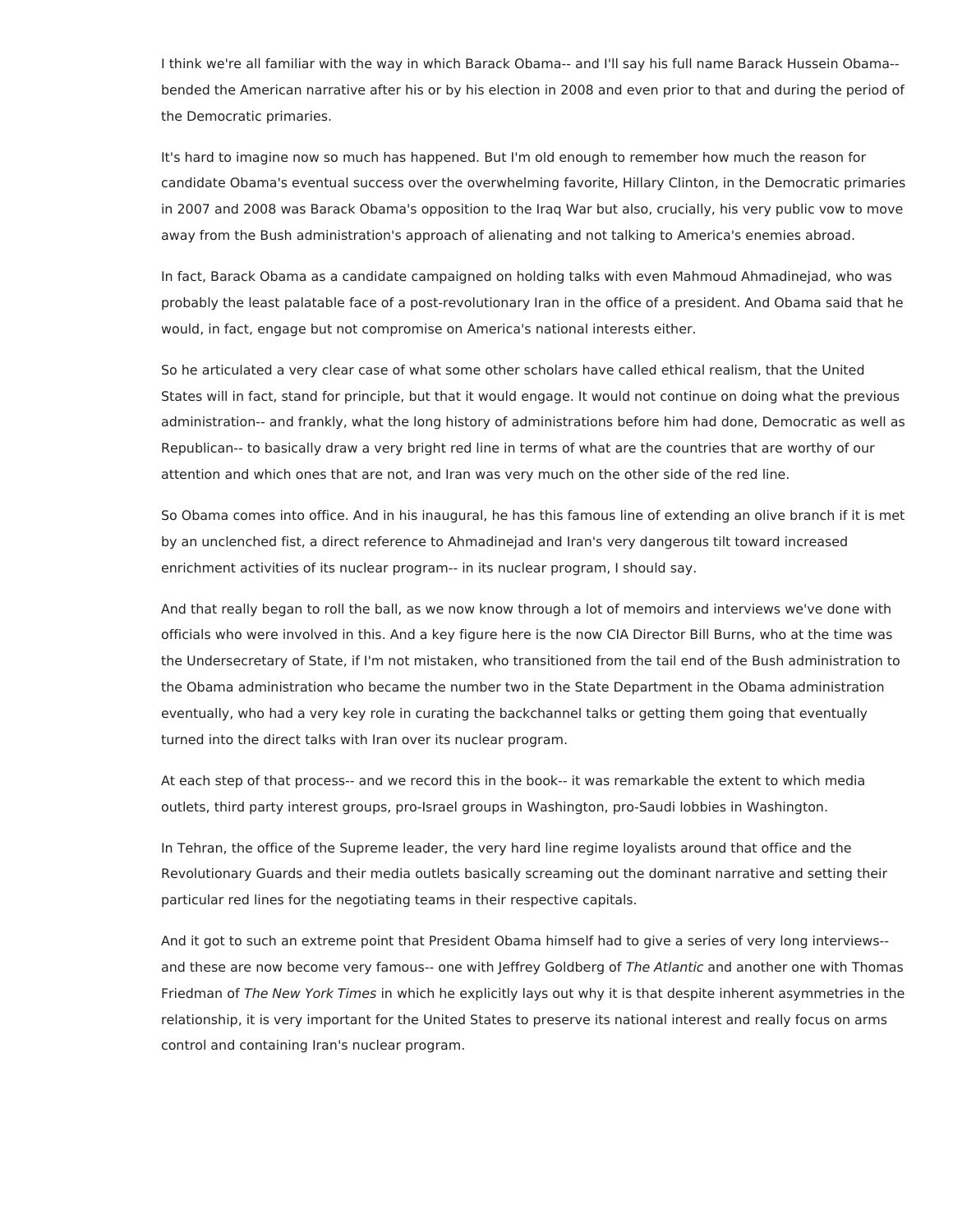And on the Iranian side, Javad Zarif, Iran's foreign minister and President Rouhani did a similar kind of messaging with their domestic media, although obviously the media environment in Iran is far more limited. Their power is far more limited ultimately vis a vis the Office of the Supreme leader, but in their own way try to communicate the national interest as well.

And managed to get a deal through only to see the very bend in the narrative himself, Barack Obama, be fingered by Donald Trump as an abomination, as a rejection of the American frontier myth, of the American meta narrative itself and by making America great again, obviously a central project of that message was to dispense with the Iran nuclear deal, which Trump did with gusto and with the support of the entirety of the Republican Party and even some Democrats, such as Chuck Schumer in the Senate as well. So that instance really highlights, I think, in a very dramatic way how the exception really ends up proving the rule. Let me toss it to John.

**JOHN TIRMAN:** Thank you both. I'll be brief. And it's an easy one to give a case of how narratives affect policy, and that is our former President Donald J. Trump. When the Trump administration began, actually during his campaign in 2016, Trump was very clear about wanting to undo the deal that his predecessor had put together.

> Some people believe it was simply about his hatred of Obama with a good dose of racism involved, but what enabled this to some extent and how Republicans to a man and woman had lined up behind him in withdrawal from the deal, trying to destroy the nuclear deal was brought by, I think, the narratives again. And you can see it in some of the language that was used at the time.

> And I'm going to read from the book and the chapter on Trump. I'm going to quote John Bolton, who wrote at some length about Iran, both just before he got into office as national security advisor and during his time there.

> One thing that he talked about was Iran's significant violations and unacceptable conduct during the first months of the JCPOA. He then outlined a campaign to exit the nuclear deal and impose harsh and broad penalties on Iran.

In an op ed inThe Wall Street Journal in early 2018 he called for ending the IRI altogether, quote "Recognizing a new Iranian regime in 2019 would reverse the shame of once seeing our diplomats held hostage for 444 days."

And later on he talks about-- in September 2018, he called the nuclear deal the worst diplomatic debacle in American history and warned, quote "According to the Mullahs in Tehran, we are the great Satan, lord of the underworld, master of the raging inferno. So I might imagine-- and they would take me seriously when I assured them today-- if you cross us, our allies, or our partners, if you harm our citizens, if you continue to lie, cheat, and deceive, yes, there will indeed be hell to pay."

Now, this was not very different from language that Trump himself, used although Trump usually conveyed things in tweets, of course. And you can't go on very long in a tweet, but he tried. He had dozens of tweets about Iran, including threats like the I just read from Bolton.

His Secretary of State at the time, Mike Pompeo, in somewhat more guarded language but nonetheless said many of the same things. So we saw not merely a withdrawal from a treaty that was popular in the United States and gave us the benefits of some stability in the region, but using extremely harsh language, it was practically borrowed right from everything we've ever heard about savages, that we need to subdue, annihilate, contain, what have you.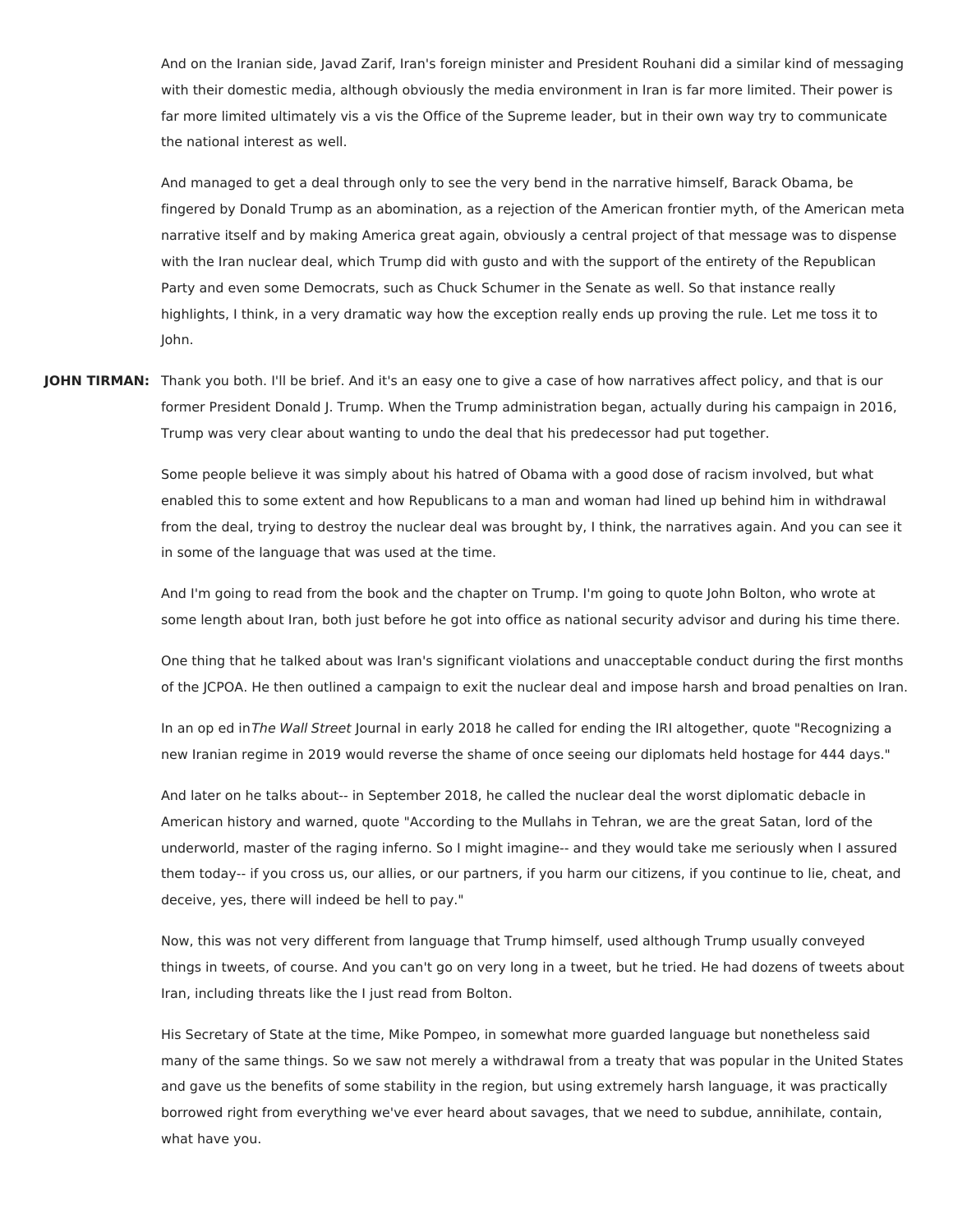In the end, I think the point here is that as with the war in Iraq, where during the 2003 invasion of Iraq, we saw a reversion very quickly to the language of the frontier, the frontier myth, the particularly belligerent language toward the savages of Iraq, which is Hussein and the Ba'ath party and virtually all Iraqis.

And in that rhetoric, we have seen the old Cowboys and Indians references constantly, captivity myths, the captivity narratives that were very much part of the frontier experience, captives usually white women being taken by Indigenous tribes.

And we saw that in Iraq. We saw other kinds of language about how we had to protect our women and men had to man up and so on and so forth, things right out of the American frontier

So same thing in Iran. We haven't been to an actual war with Iran, although there's been a lot of violence, sabotage, the assassination of Soleimani in-- when was it? 2020, and a great deal of belligerent language. Just the other day, the Secretary of State again said about Iran that "all options are on the table," I mean this old, bone-weary phrase of clearly threatening with the most advanced possible weapons we have a regime that is not behaving the way we think they should behave.

So Trump really, I think perhaps more than anyone else, partly because he was a crude and ignorant man but also just acts on instinct, Trump perhaps more than anyone else brought these old tropes to the fore in policy and action in the very recent past.

So with that, I'd like to turn to the Q&A. And we do have some time for this, I'm happy to say. I'd like to remind everybody to type in their questions in the Q&A a function at the bottom of your screen. And we do have some questions, which I will summarize and direct to one of my colleagues.

Actually, the first three questions all have to do with the toppling of Muhammad Mosaddegh and how that has affected relations ever since. And I think it would be worthwhile-- I'll give this to Malcolm since he published a book on Mosaddegh, so he's knowledgeable-- to describe how it reflects, again, the national narrative but also how it really conditioned relations over the past now almost 70 years. Malcolm.

**MALCOLM BYRNE:** Yeah, thank you. It's a critically important question and it's one that would take forever to do justice to. I would just raise a couple of basic points. To me, what has always stood out as a tragedy of 1953, as far as US relations with Iran are concerned is that it followed such a bright period at the end of World War II when the Truman administration helped-- they didn't do it by themselves. The Iranians were actors as well in this-- but helped to get not just the British but the Russians out of Iran when the Russians in particular had violated their agreement to leave the country six months after termination of hostilities.

> The US did not then rush in to replace those other great powers, as was the practice by imperial powers for many years before that. And for that, many Iranians, most Iranians thought this is great. The US is breaking the mold. And it was an incredibly positive period, but it was short-lived.

It wasn't that the coup immediately produced waves of negative reaction. I think it took time for that the notion to percolate, that what had really happened was not the liberation of the country from the clutches of an increasingly dictatorial prime minister.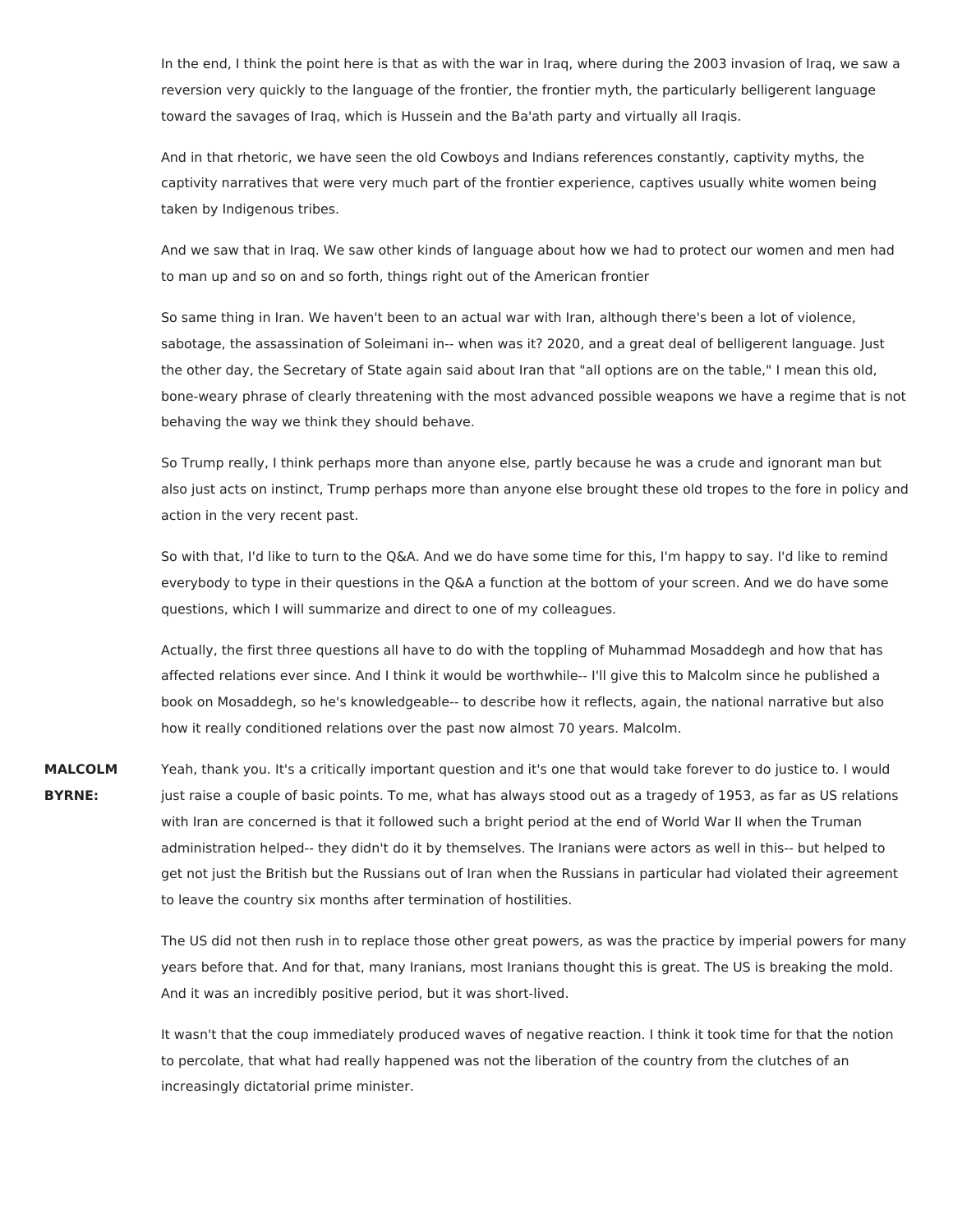It took some time for people to understand as the Shah's rule became itself more dictatorial, and as the US's role as seemingly unquestioning supporter of the Shah became embedded in the imagination of Iranians-- and I don't mean imagination as in this was not real. I mean embedded in their thinking-- as that image of US support for a dictator became more and more embedded, than it was inevitable that the US was going to pay some price when the revolution came.

And whatever the details are surrounding the coup, what the motivations were, what Mosaddegh's position was, et cetera, the important point here is that the narrative is that the United States overthrew a democratically elected leader and made certain that Iran's experiment, embryonic experiment with democracy was going to be nipped in the bud.

And that is a painful image that has stuck with many Iranians, not just the regime, although the regime has used it to pummel the United States repeatedly for years. But it is the equivalent for Iran of the image of blindfolded hostages for Americans, and it continues to color many people's perceptions today.

- **JOHN TIRMAN:** Thank you, Malcolm. Here's a question that is an interesting one and that is the question is about the US obsession over Iran is so much greater than its seeming attention to North Korea, despite the fact that North Korea has already developed and deployed nuclear weapons while Iran has not. Huss, can you address that?
- **HUSSEIN BANAI:** Sure. I was thinking about this. It is a very good question. I think it actually points to this earlier qualification that you made, John, but also we make in the book that the meta narratives are what they are, as we've articulated. But within, that the relationship itself is constantly evolving, and there are shifts and narratives everywhere.

North Korea has a different history with the United States, and it is in a different neighborhood and a different historical memory when it comes to the key flashpoints between the United States and North Korea. And it has neighbors that are highly invested in the diplomatic process that has brought direct talks between the United States and North Korean leadership.

In the case of Iran, none of that has been in place. In fact, up until the face-to-face meeting between Iran's foreign minister and John Kerry, the Secretary of State in the Obama administration, there were virtually, for 40 years, no face-to-face meeting between high level principals between the two countries. There were no diplomatic missions in either country. They have their intersections represented in other embassies.

And for all those reasons, the narrative of US-Iran relation is so much more untethered from the day-to-day conduct of diplomacy as is the case with North Korea. And the dynamics of the North Korean nuclear program also highlights what we said about narratives, is the narratives are borne out of events.

The narrative of US-Iran relationship will shift if Iran gets its hands on a nuclear weapon. I mean, that's one of the things that all administrations, European governments have warned is that yeah, it will put the two countries on a far more different, perhaps alarming trajectories because this narrative now is weaponized in a way that we've never seen before.

**JOHN TIRMAN:** OK. We have a question here that I am particularly fond of. So I'll take it myself. It's the comparison between Iran and the Soviet Union, and that is that they were both born in revolutions and both are in need of reform or in the case of the Soviet Union, was in need of reform. And will Iran suffer the same fate as the USSR?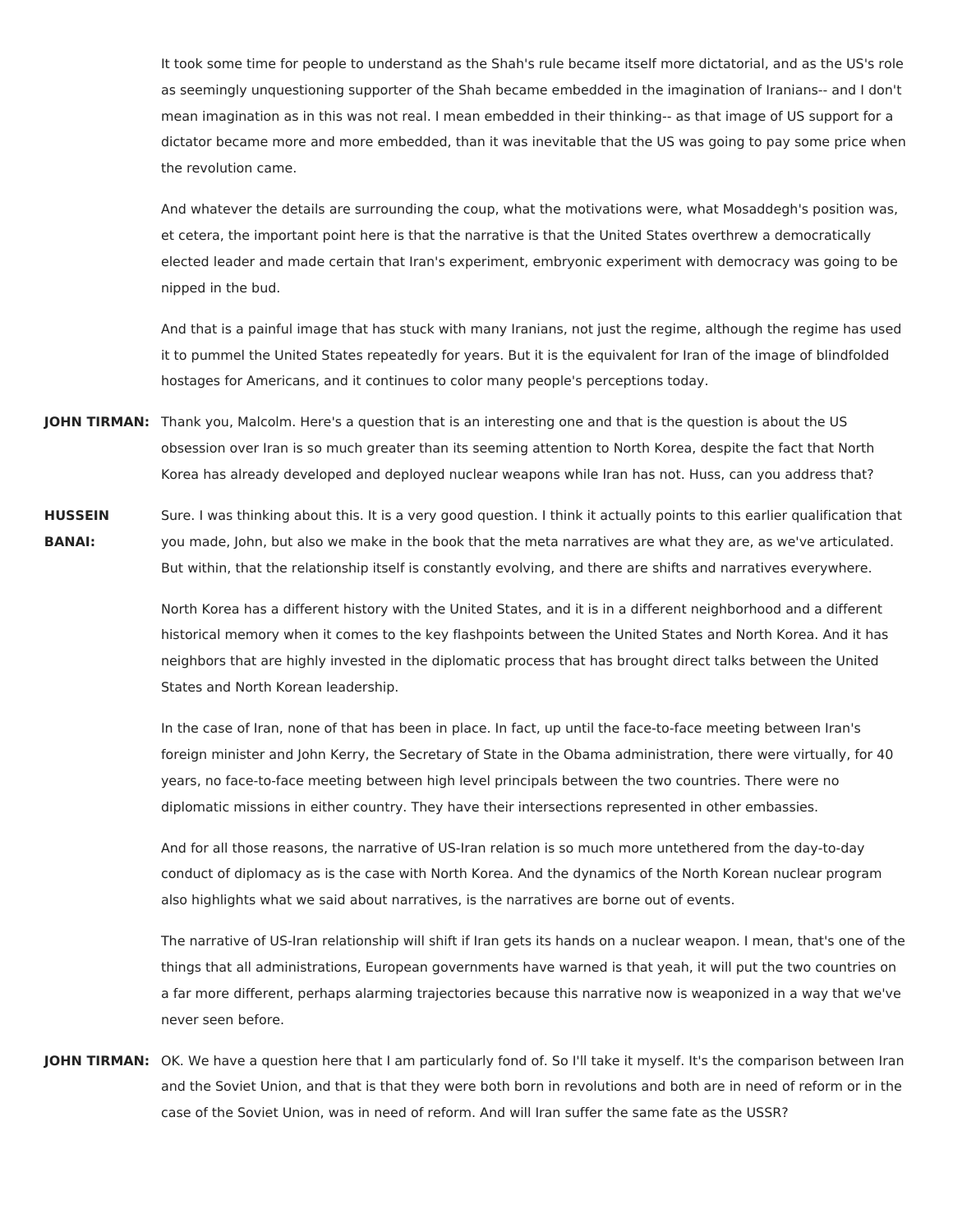It's an interesting question because the Iranian regime has been very sensitive to this idea. That's why they have been so opposed to-- the talk about the Velvet Revolutions in Eastern Europe and clearly have been worried about civil society turning into a revolutionary force and therefore, suppressing civil society as we knew it in those heady days, 1989 in Eastern Europe.

So the Iranians clearly are worried about it. And what's, I think, particularly interesting in the question is they didn't reform and therefore, they fell, in the case of the Soviet Union. Would the same thing happen to Iran?

Well, I think the same thing could happen to Iran, but it's not that they failed to reform. The Soviet Union tried to reform, and that's when things went south for them. And so the lesson that Iran could take from that experience is if you reform, you're doomed. This is an old argument, debate goes back to de Tocqueville, actually. Raise people's expectations through reform, and if you can't deliver, then you may be toast. Let me get a couple more- -

## **MALCOLM** Can I add to that, John?

## **BYRNE:**

**JOHN TIRMAN:** Yeah, sure.

**MALCOLM BYRNE:** Can I add a point just quickly that what struck me about that question was that where there are really close parallels between the two stories of US Soviet and US Iranian relations just in terms of the narratives that many of the same, exact same narratives applied in terms of-- if I just take the American side for starters-- in terms of American thinking about the Soviets.

> There was just abhorrence for, . In that case, the idea of godless communists and the birth of the neocons, essentially, was built around this notion that we should not morally have anything to do with these people.

Another example is the depths of distrust of Soviet decision makers and policymakers, that no treaty that we could possibly sign would be worth the paper it was written on because we can't ever rely on them to fulfill them.

And then a third example is this absolute conviction that naked aggression in the region and in the world was the Soviet modus vivendi, modus operandi, and therefore, we needed to tailor our policies accordingly. All of those ideas were held and propounded by a particular group and influenced American politics and the way Americans treated the Soviet Union. And I think you see similar kinds of dynamics with the situation with Iran.

**JOHN TIRMAN:** Exactly. Here's one. I guess it'll have to be our last question. Please discuss the Israeli influence in regard to the US-Iran stand off. Who would like to discuss that? I'll say one thing and then you can add to it. The Israeli influence has been very profound in the United States. I don't think there's any question about it.

> The pro-Israel lobby is famous for being extremely well organized and leveraged its influence quite effectively. I think that Ahmadinejad had made things much more toxic by his comments-- sometimes disputed about the translation-- but the idea that Israel should be wiped off the face of the Earth.

But the Israeli government has gone perhaps too far, I think, in its policies. And what I mean by that is that the JCPOA was something that would have been good for Israeli security. And we can argue about that, but I think it's pretty apparent that if you slowed down the nuclear program in Iran to a near stop, it's good for Israel.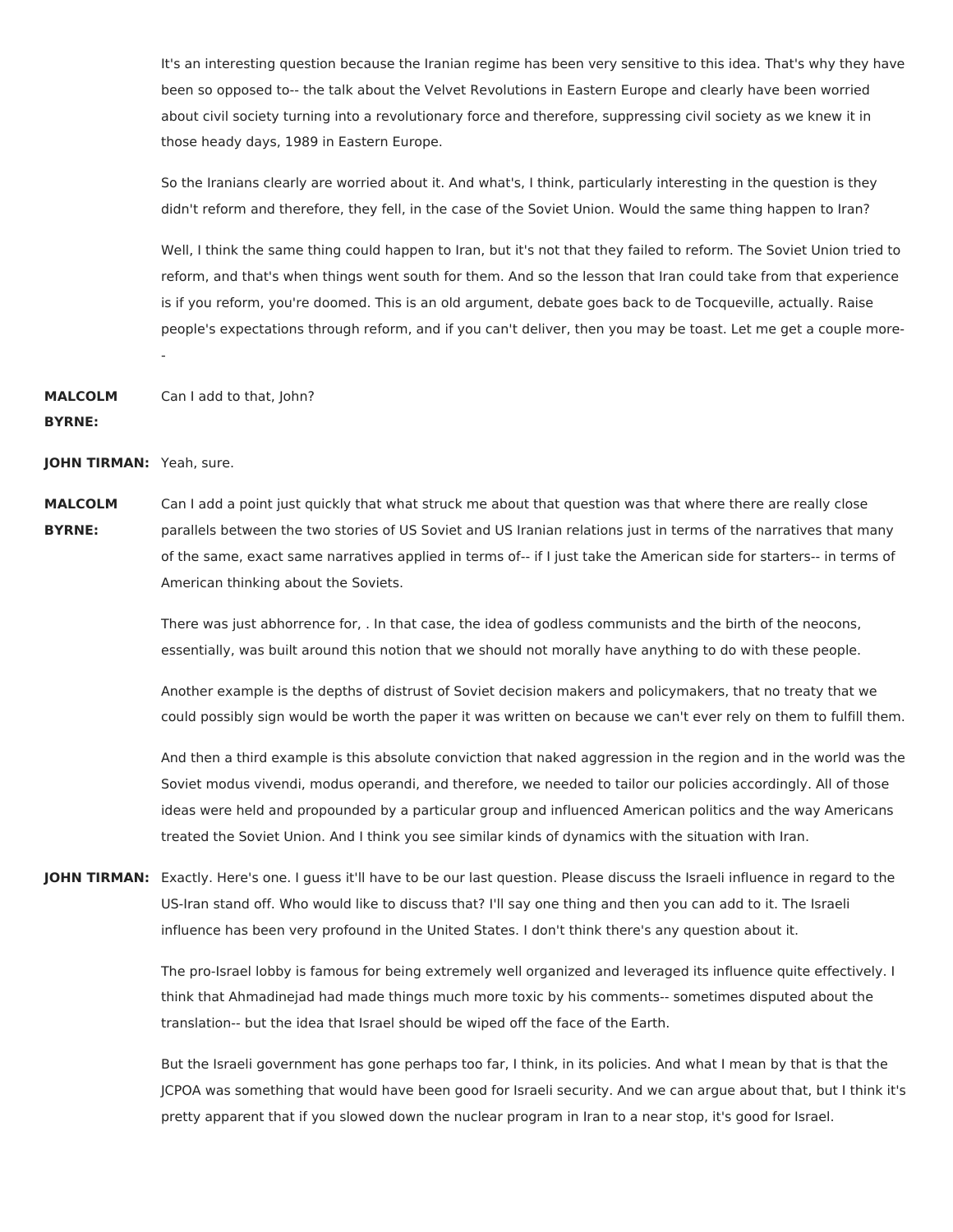And by conducting assassinations and sabotage and so on, Israel really just upped the ante on their hostility with Iran and really have not done anything diplomatically to correct that. Any additions from either of you?

## **HUSSEIN BANAI:** I'll chime in. Just in terms of a point of interest, one of the things we learned in one of our earlier conferences on the Iran-Iraq war, which I think surprised many of us, was the extent to which the Israeli-- early in the decade after the revolution, how much Israel was trying to lobby the United States, the Israeli government, to, in fact, not put all its eggs in the Saddam basket and, in fact, engage in dialogue with Iran, which was quite remarkable for us to hear, from someone like Tom Pickering former ambassador to Israel. This is the-- it's [INAUDIBLE] during- at the time in this [INAUDIBLE] was Secretary of Defense.

We had testimonials from people in the Reagan administration saying how he would force consultation with his American counterparts, would fly to Washington and say, the Iranians have a longer historical compatibility in terms of their culture and national interests than the strategic interests of the United States in the region with Americans and Israelis as compared to Saddam.

So that kind of variation, I think what tells you is that the extent to which the Israeli narrative over time has been especially hardened by someone like Benjamin Netanyahu and the hard right tilt in Israeli politics that not just Likud as a political party has taken, but different coalitions have banded together to present that.

And we saw this that during the negotiations, for instance, in 2014, 2015, how much Israeli national security officials were far more cautious and signaling in fact their approval of the process over something like Netanyahu, who was clearly trying to weave an entirely different narrative.

One other thing, John, I think we'd be remiss not to take this on the Biden administration by Professor Moghaddam. I think when it comes to the Biden administration, clearly the momentum has been lost. The way in which the Iran file was handled once the Biden administration came to office, I think, placed too much time period in terms of reviewing the file for things to snap back into place, especially since the Rouhani administration was still in power.

But in fact, I think what's happened as a result is that we see now there is almost a concerted move by this new Iranian government to really use every tactic at its disposal to perhaps disentangle itself out of the JCPOA process over time, which, yes, would be against their interests, but the narrative around it in Iran has now shifted.

And we see a whole bunch of other factors that were not part of the parameters of the negotiations during the Obama period have now entered the fray for the Iranians. They are linking it to their regional aspirations. They are linking it to their support of all sorts of causes in the region. And they now want the United States to account for all sorts of historical grievances, not just the Trump years where the United States withdrew.

And so that's a very troubling development, and I think the Biden administration-- I still can't make sense of why it is that they've proceeded in such a slow manner.

**JOHN TIRMAN:** I couldn't agree more. Well, thank you to my colleagues Huss and Malcolm. Thank you to the audience for sticking through. And again, we encourage you to buy the book and get the discount, and we'll see you next time. Thank you so much.